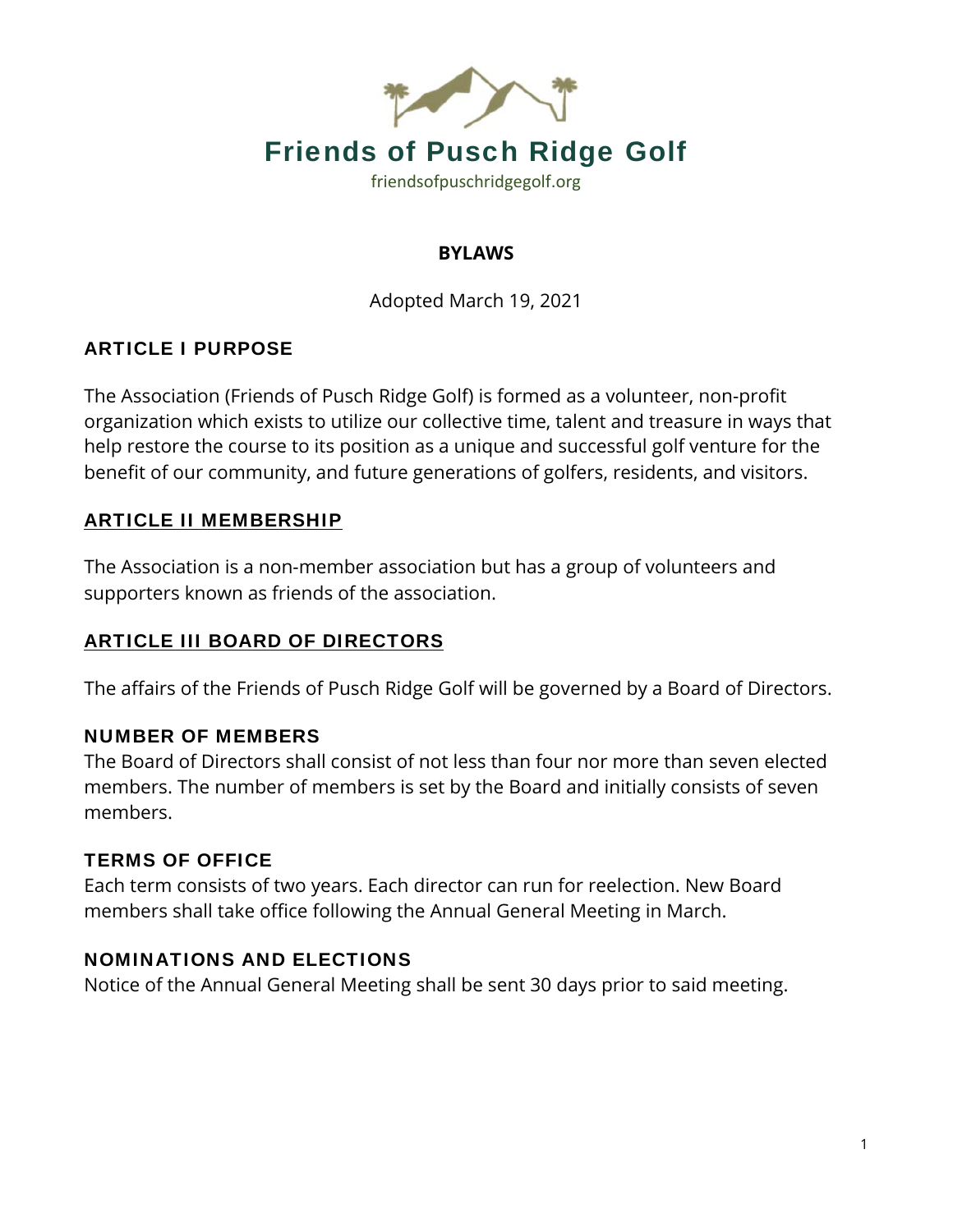

#### ELECTIONS

New Board members shall be elected by a majority of Board of Directors in attendance at the annual meeting.

#### NOMINATIONS

Nominations must be submitted by the Nominating Committee to the Board of Directors no less than 30 days prior to the annual meeting. Additional nominations may be made from the floor at the annual meeting, with prior approval from the nominee.

## RESIGNATION

Resignation from the Board shall be in writing and submitted to the President.

## REMOVAL

Removal of a Board member shall require a vote. Removal shall be considered upon recommendation for failure to fulfill the duties as defined in the Bylaws. A two thirds (2/3) vote of the Board members in attendance is required.

#### VACANCIES

Except otherwise stated in the Bylaws, any vacancy occurring among elected members of the Board shall be filled by a Board election. A Board member elected to fill a vacancy shall serve the unexpired term of the predecessor.

## QUORUM

Fifty one percent (51%) of the total Board membership shall constitute a quorum for the transaction of business of any meeting of the Board except as otherwise indicated in these Bylaws.

## COMPENSATION

No director or officer of the Association shall receive, directly or indirectly, any compensation for his or her services as a Board member.

## BOARD MEETINGS

The Board shall meet a minimum of six (6) times annually. Additional meetings may be called by the Chairman or President or by a vote of a majority of the Board.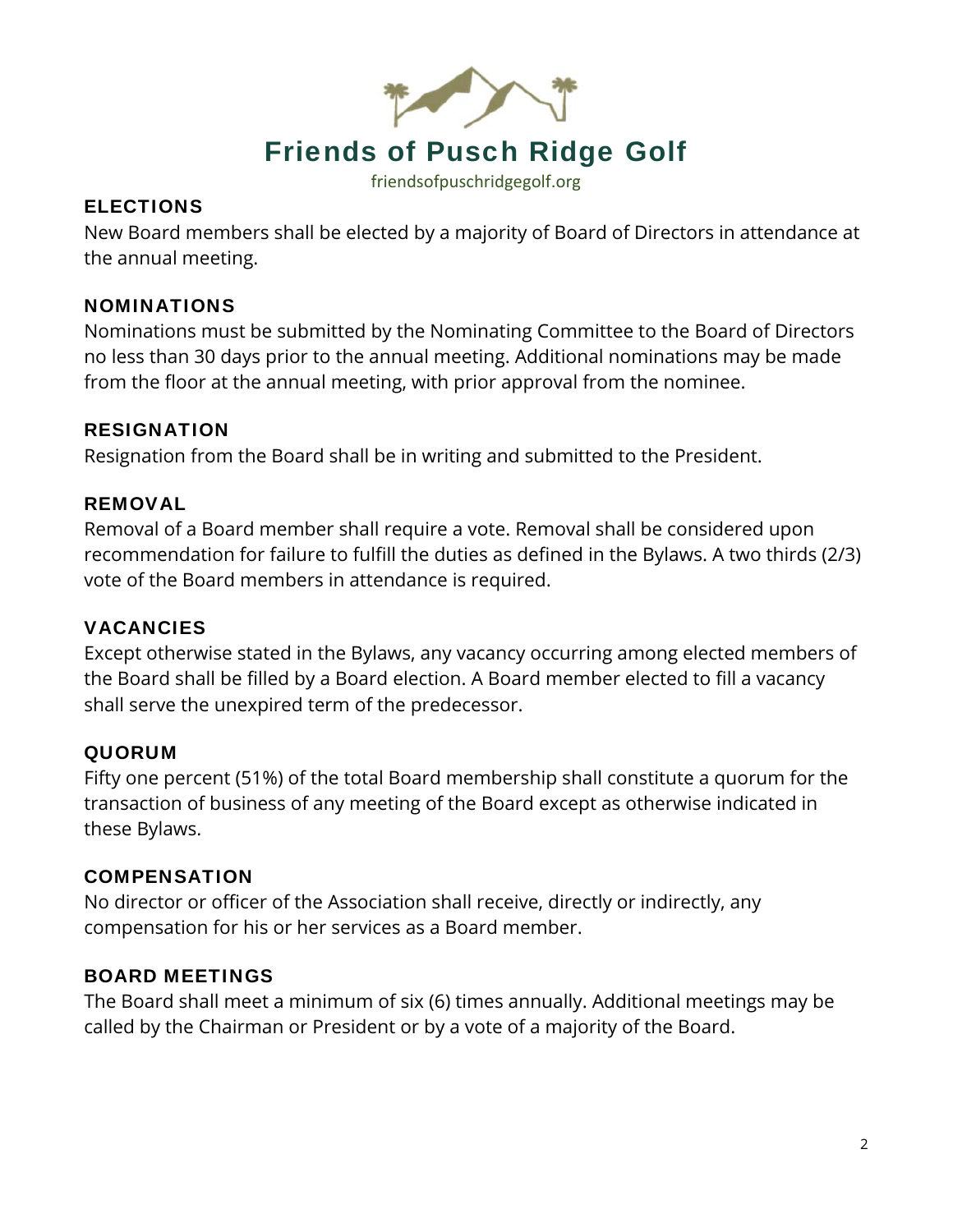

## Friends of Pusch Ridge Golf

friendsofpuschridgegolf.org

## NONLIABILITY OF DIRECTORS

The directors shall not be personally liable for the debts, liabilities, or other obligations of the association.

## ATTENDANCE

Absence from three (3) consecutive meetings may be cause for removal from the Board. Board members shall notify the President or Secretary if unable to attend.

## ARTICLE IV OFFICERS

## BOARD STRUCTURE

The officers shall consist of a President, a Vice President, Secretary, Treasurer and such officers as the Board, from time to time, elects. They are not required to be a member of the Board.

## **TERMS OF OFFICE**

The officers shall be elected annually for a one-year term.

## **VACANCIES**

Vacancies may be filled by Board election, at any meeting of the Board, for the remainder of the term.

## **ELECTION**

The officers shall be elected by the Board of Directors at the annual meeting and shall take office following the vote.

## **MAJORITY ACTION AS BOARD ACTION**

Every act or decision done or made by a majority of the directors present at a meeting duly held at which a quorum is present is the act of the Board of Directors, these bylaws, or provisions of law require a greater percentage or different voting rules for approval of a matter by the board. All actions and decisions of the Board are made via motions and voting upon those motions. They shall be recorded in the minutes of the meeting.

## **DUTIES**

The duties of the chairman and other officers shall be as follows: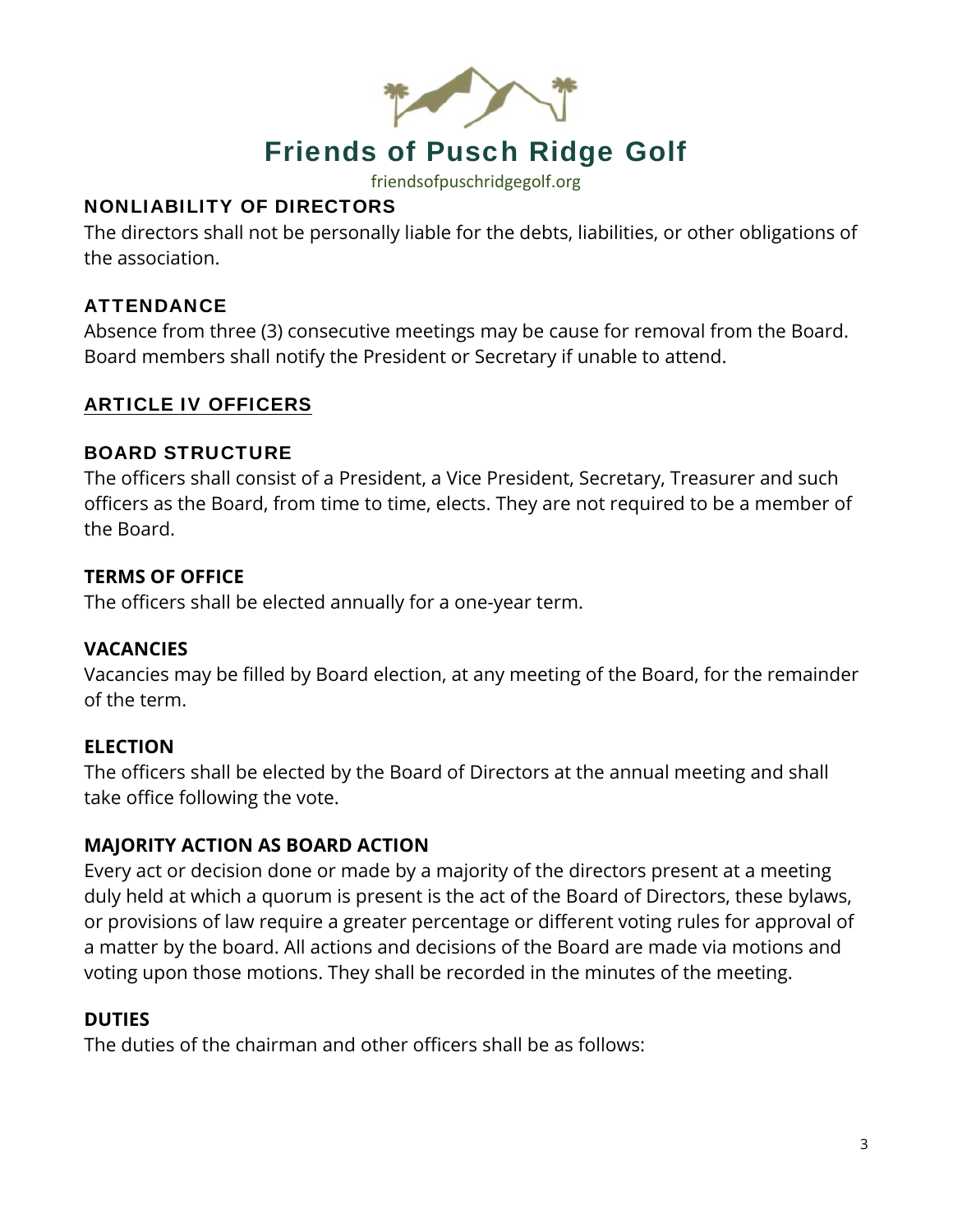

#### **CHAIRMAN**

The Chairman shall preside at all meetings of the Board and shall have such other duties as may be assigned by the Board

## **PRESIDENT**

In the absence of the chairman, or in the event of his or her inability or refusal to act, the president shall perform all the duties of the chairman, and when so acting shall have all the powers of, and be subject to all the restrictions on, the chairman. The president shall be the chief executive officer of the Association and shall, subject to the control of the Board of Directors, supervise and control the affairs of the Association and the activities of the officers. He or she shall perform all duties incident to his or her office and such other duties as may be required by law or by these bylaws, or which may be prescribed from time to time by the Board of Directors. Except as otherwise expressly provided by law or by these bylaws, he or she shall, in the name of the Association, execute such deeds, mortgages, bonds, contracts, checks, or other instruments that may from time to time be authorized by the Board of Directors.

## **VICE PRESIDENT**

In the absence of the president, or in the event of his or her inability or refusal to act, the vice president shall perform all the duties of the president, and when so acting shall have all the powers of, and be subject to all the restrictions on, the president. The vice president shall have other powers and perform such other duties as may be prescribed by law, by these bylaws, or as may be prescribed by the Board of Directors.

## **SECRETARY**

The Secretary shall act as Secretary at all meetings of the Board. The Secretary shall take attendance and record minutes of all such meetings. The minutes only need to record all motions and votes of the Association, but can include other items. In general, perform all duties incident to the office of secretary and such other duties as may be required by law, or by these bylaws, or which may be assigned to him or her from time to time by the Board of Directors.

## **TREASURER**

Have charge and custody of, and be responsible for, all funds and securities of the Association, and deposit all such funds in the name of the Association in such banks or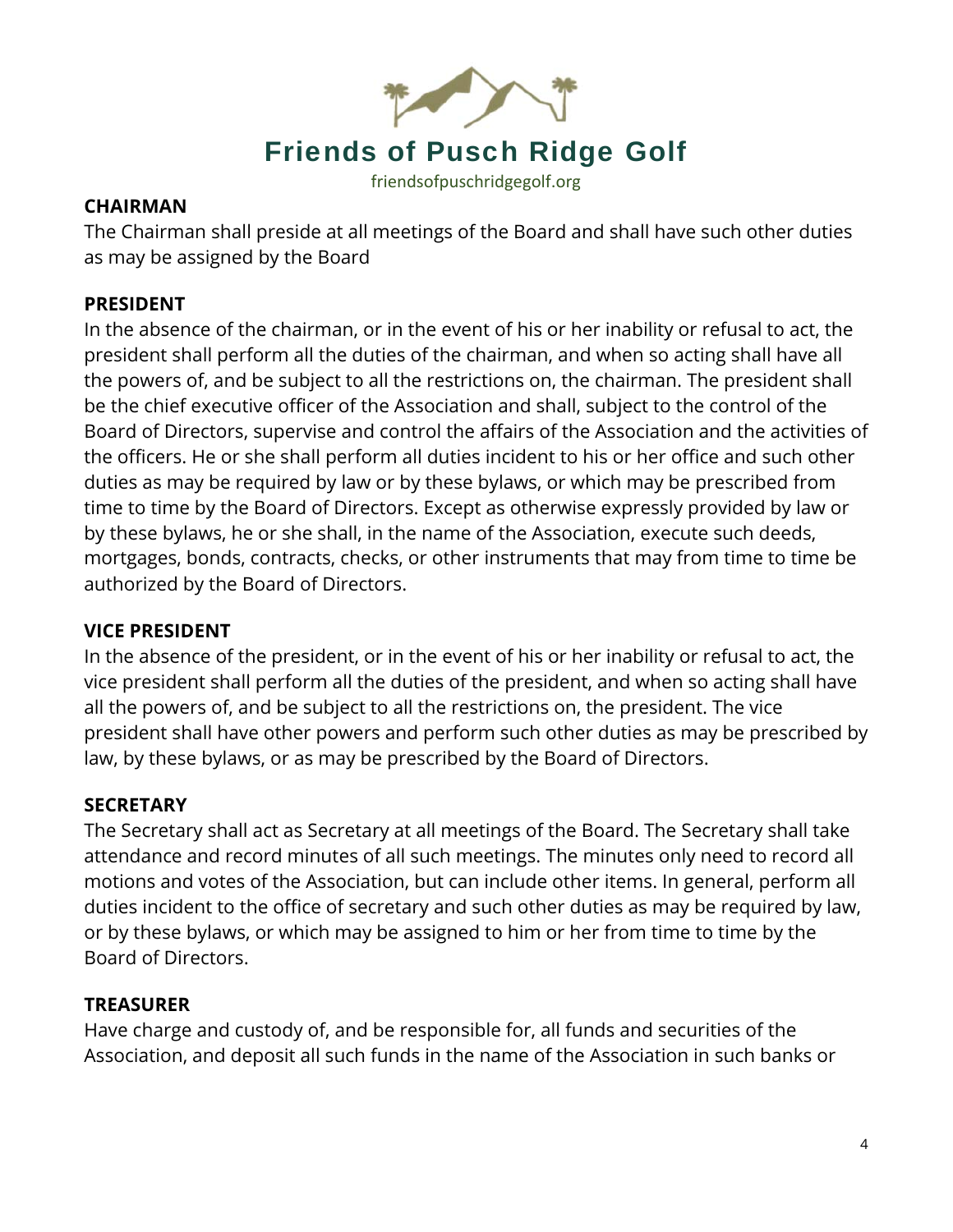

# Friends of Pusch Ridge Golf

friendsofpuschridgegolf.org

other depositories as shall be selected by the Board of Directors. Disburse, or cause to be disbursed, the funds of the Association as may be directed by the Board of Directors, taking proper vouchers for such disbursements. Keep and maintain adequate and correct accounts of the Association's properties and business transactions, including accounts of its assets, liabilities, receipts, disbursements, gains, and losses. Exhibit at all reasonable times the books of account and financial records to any director of the Association, or to his or her agent or attorney, on request therefor. The Board of Directors may accept on behalf of the Association any contribution, gift, bequest, or devise for the nonprofit purposes of this Association. In general, perform all duties incident to the office of treasurer and such other duties as may be required by law, or by these bylaws, or which may be assigned to him or her from time to time by the Board of Directors.

## REMOVAL FROM OFFICE

An officer may be removed from office for non-performance by a two thirds (2/3) vote of the full Board.

## ARTICLE V COMMITTEES

## APPOINTMENT

Except as noted for each committee, the President shall appoint committee chairs and, in conjunction with the chair, appoint committee members. Committees shall serve at the pleasure of the Board under such rules and regulations as the Board may approve. The President shall be empowered to appoint committees as required to accomplish the goals of the organization.

## AD HOC COMMITTEES

The President shall appoint ad hoc committees as needed. These committees shall include:

## NOMINATING COMMITTEE

The Nominating Committee shall consist of not less than three (3) members who shall develop the slate of proposed Board members and officers.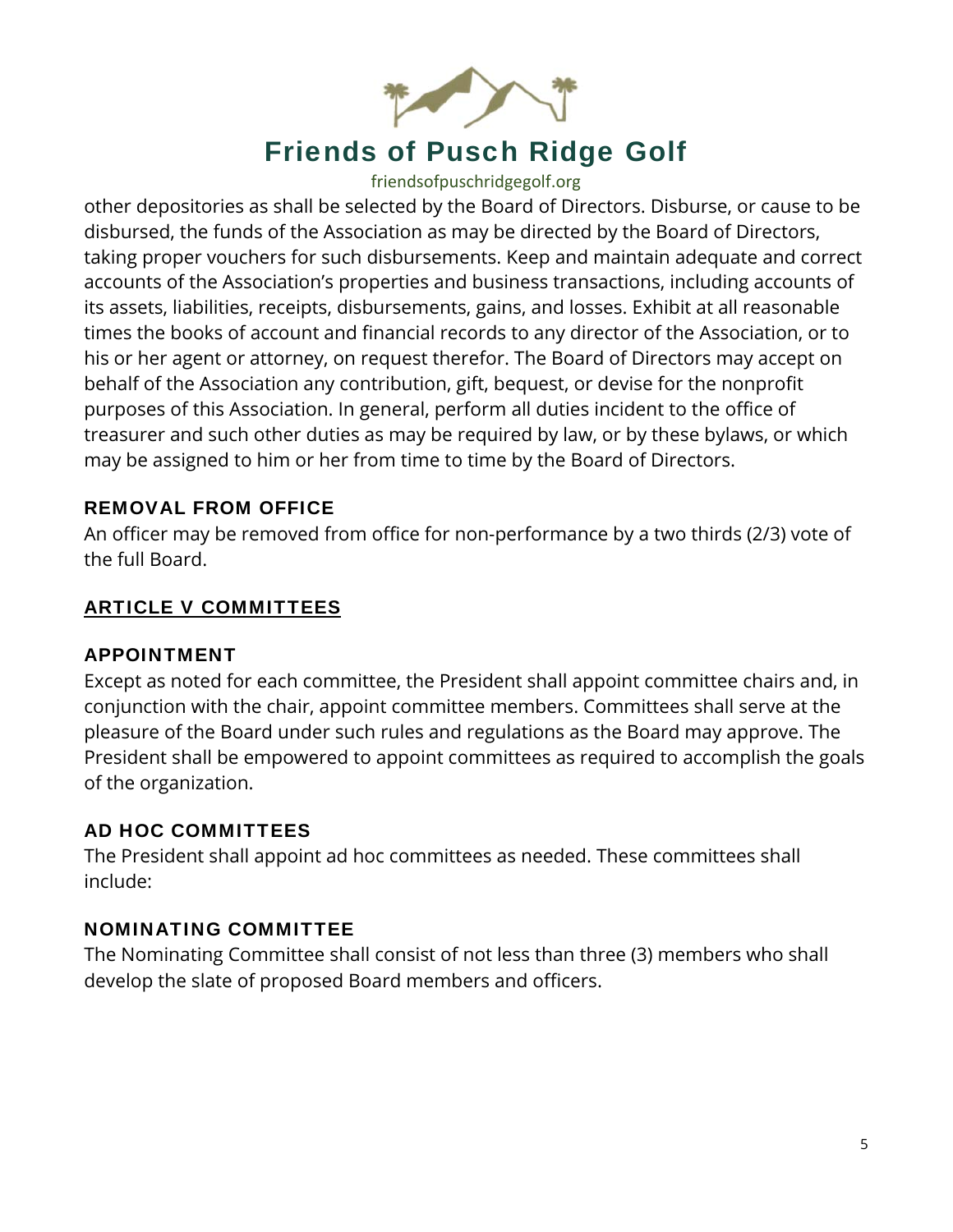

#### ARTICLE VI MEETINGS

#### ANNUAL MEETING

The Annual Meeting shall be held before the end of March at such time, date and location as determined by the Board starting in 2022. Notice shall be given not less than thirty (30) days prior to the meeting.

#### ARTICLE VII FINANCIAL MANAGEMENT

The duly elected Board of Directors shall be responsible for the management and/or overseeing the funds for the Friends of Pusch Ridge Golf.

#### FISCAL YEAR

The fiscal year shall be from January 1 to December 31 for the purpose of budgeting, taxes and financial reporting.

#### **BUDGET**

The Treasurer shall submit to the Board of Directors an annual fiscal year budget for Board approval in the first month of each fiscal year, consistent with the program of action.

#### FINANCIAL REVIEW

The Treasurer will receive a monthly statement from the bank. He or she will make a copy and then give them to the Board. The Treasurer will prepare financial statements for the monthly meetings of the Board of Directors of the Friends of Pusch Ridge Golf.

#### AUTHORIZATIONS

All expenditures above a limit set annually by the Board, without prior budget or Board approval, shall require approval of the Board of Directors.

#### FINANCIAL STATUS REPORTS

The Treasurer shall submit, to the Board of Directors, monthly financial status reports.

#### **DEBT**

No debt is allowed.